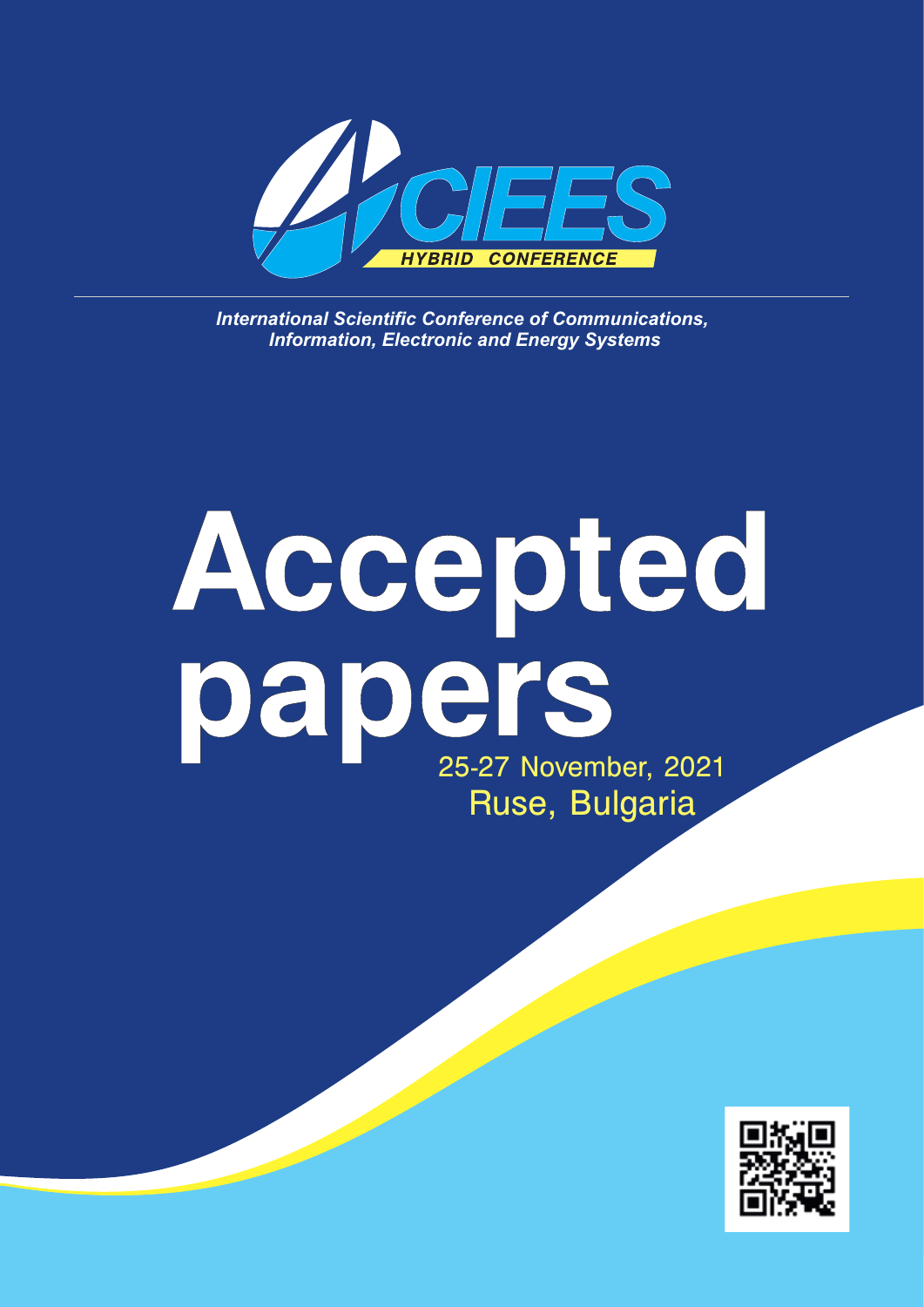# CIEES 2021 Acceptance Rate

The conference programme of this year's edition consists of 3 special session and 7 tracks for refereed research papers. The conference attracted submissions from 166 distinct authors from 14 countries spanning three continents. Submissions were rigorously reviewed by an International Scientific Committee (ISC) and external reviewers. A total of 208 reviews were provided, with each paper receiving at least two reviews. During the discussion phase, ISC members and the Programme Committee (PC) members discussed the reviews in detail. The rebuttals from the authors were also seriously considered. For consistency across tracks, final decisions on papers were made at the faceto-face PC meeting between the Organizing Committee chairs and the PC chairs. The decision to accept a paper was entirely based on quality and not its length.

This year's CIEES 2021 conference has received a record high number of submissions, as can be seen from the following statistics:

- 136 abstracts submitted;
- 104 full papers submitted;
- 76 papers accepted for presentation;
- 73.07% acceptance rate.

We hope that you learn from and enjoy CIEES 2021 and participate actively in this hybrid conference.

#### **Teodor ILIEV**

*General Conference Chair*

**Ivaylo STOYANOV** *General Conference Chair*



#### **Authors Countries** (in alphabetical order)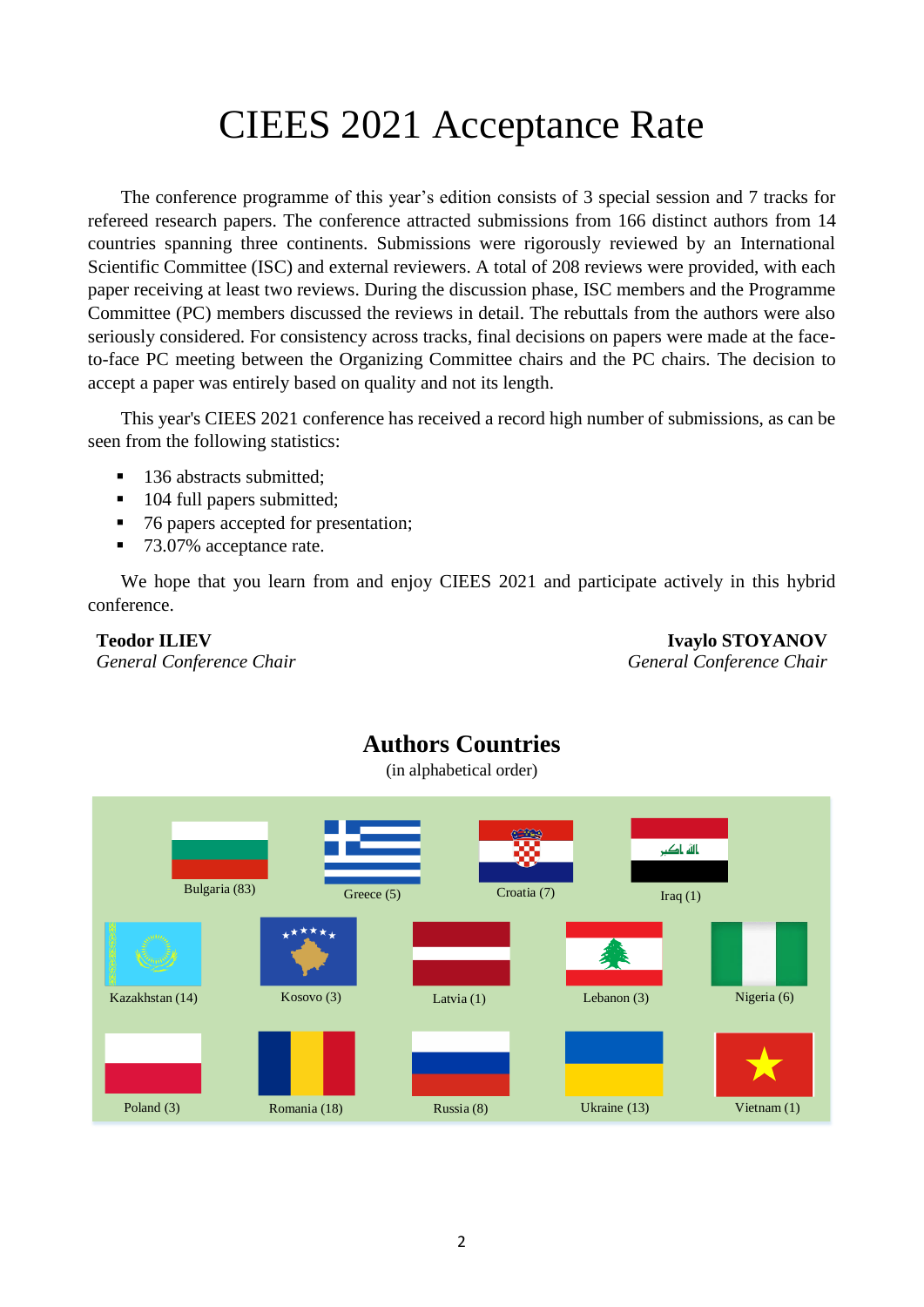## **TOPICS:**

- Telecommunication
- **Information Technologies**
- **Electronics**
- **Industrial Design**
- **Smart Grid Systems**
- Energy and Renewable Sources
- **Smart Farming**
- Special session 1: Spatial Information Fusion
- Special session 2: Advanced Transport Systems and Vehicle Engineering
- Special session 3: Digital Transformation within Big Data Environment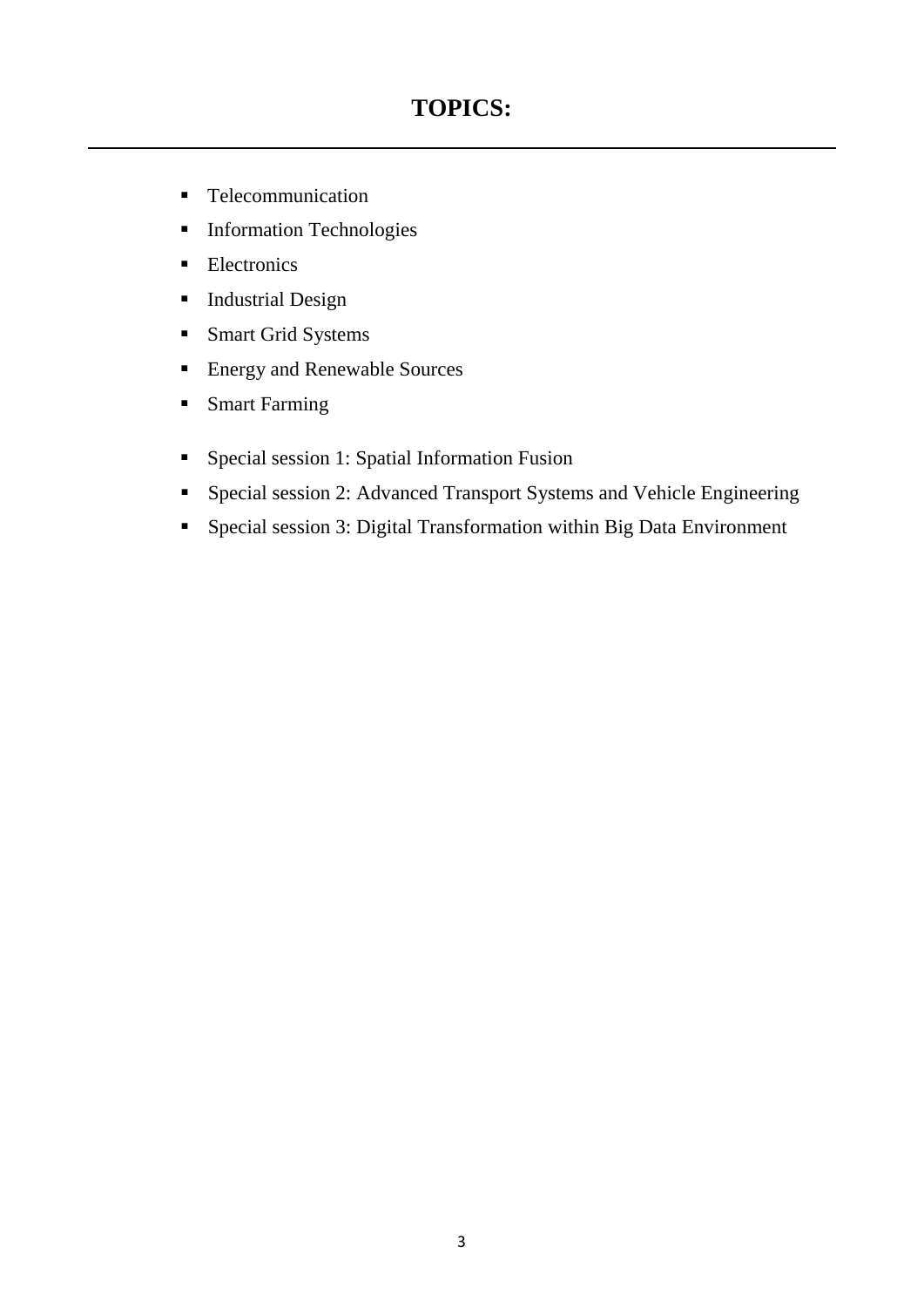| ID             | <b>Title</b>                                                                                                                     | <b>Author(s)</b>                                                                                                                                                                                                                                                                                                               |
|----------------|----------------------------------------------------------------------------------------------------------------------------------|--------------------------------------------------------------------------------------------------------------------------------------------------------------------------------------------------------------------------------------------------------------------------------------------------------------------------------|
| $\overline{4}$ | Cloud computing security requirements: A<br>Review                                                                               | G Tsochev <sup>1</sup> , R Trifonov <sup>1</sup><br><sup>1</sup> Technical University of Sofia, Bulgaria                                                                                                                                                                                                                       |
| 6              | <b>Smart Contracts based on Hyperledger Fabric</b><br>Blockchain for the Purpose of Health and Life<br><b>Insurance Services</b> | V Aleksieva <sup>1</sup> , H Valchanov <sup>1</sup><br><sup>1</sup> Technical University of Varna, Bulgaria                                                                                                                                                                                                                    |
| 7              | Application of GPS-Based Information<br>System in Studying Dynamic Properties of<br>Vehicles                                     | D Lyubenov <sup>1</sup> , T Balbuzanov <sup>1</sup> , O Dinolov <sup>1</sup><br><sup>1</sup> University of Ruse, Bulgaria                                                                                                                                                                                                      |
| 10             | Comparative analysis of ZigBee, 6LoWPAN<br>and BLE technologies for the Internet of<br><b>Things</b>                             | A Haka <sup>1</sup> , D Dinev <sup>1</sup> , V Aleksieva <sup>1</sup> , H<br>Valchanov <sup>1</sup><br><sup>1</sup> Technical University of Varna, Bulgaria                                                                                                                                                                    |
| 12             | Analysis of the Load of Technical Equipment<br>in Robotic Modules                                                                | I Peeva <sup>1</sup> , C Kostadinov <sup>2</sup> , P Vitliemov <sup>1</sup><br><sup>1</sup> University of Ruse, Bulgaria<br><sup>2</sup> "G. S. Rakovski" National Defence College,<br><b>Bulgaria</b>                                                                                                                         |
| 13             | Graphic Design of Interactive Interfaces                                                                                         | $K$ Drumeva <sup>1</sup><br><sup>1</sup> St. Cyril and St. Methodius University,<br><b>Bulgaria</b>                                                                                                                                                                                                                            |
| 14             | Dynamic Stabilization-based Trajectory<br><b>Planning For Drones</b>                                                             | A Ajami <sup>1</sup> , J Sawma <sup>1</sup> , J El Maalouf <sup>1</sup><br><sup>1</sup> Université Saint Joseph de Beyrouth,<br>Lebanon                                                                                                                                                                                        |
| 15             | A Model Based on Current Harmonics for<br>Controlling the Induction Motor of a Crusher                                           | T Hristova <sup>1</sup><br><sup>1</sup> University of Mining and Geology "St. Ivan<br>Rilski", Bulgaria                                                                                                                                                                                                                        |
| 17             | Numerical modeling of the airflow behavior<br>affected by the windbreak trees in semi-flat<br>terrains                           | A Terziev <sup>1</sup> , G Pitchurov <sup>1</sup> , Y Panteleev <sup>1</sup><br><sup>1</sup> Technical University of Sofia, Bulgaria                                                                                                                                                                                           |
| 18             | <b>Impact of Selected Teleconnection Pattern on</b><br>Solar Energy Potential in Different Climatic<br>Zones of Nigeria          | O F Awe <sup>1,2</sup> , S T Ogunjo <sup>3</sup> , A B Rabiu <sup>1</sup> , O J<br>Ajanaku <sup>1,2</sup> , ID Ijila <sup>1,2</sup><br><sup>1</sup> National Space Research & Development<br>Agency, Nigeria<br><sup>2</sup> Osun State University, Nigeria<br><sup>3</sup> Federal University of Technology Akure,<br>Nigeria |
| 19             | Numerical modelling of thermal conduction<br>processes in the fins of two-stage "water to<br>air" heat exchanger                 | Z Kolev <sup>1</sup> , S Kadirova <sup>1</sup><br><sup>1</sup> University of Ruse, Bulgaria                                                                                                                                                                                                                                    |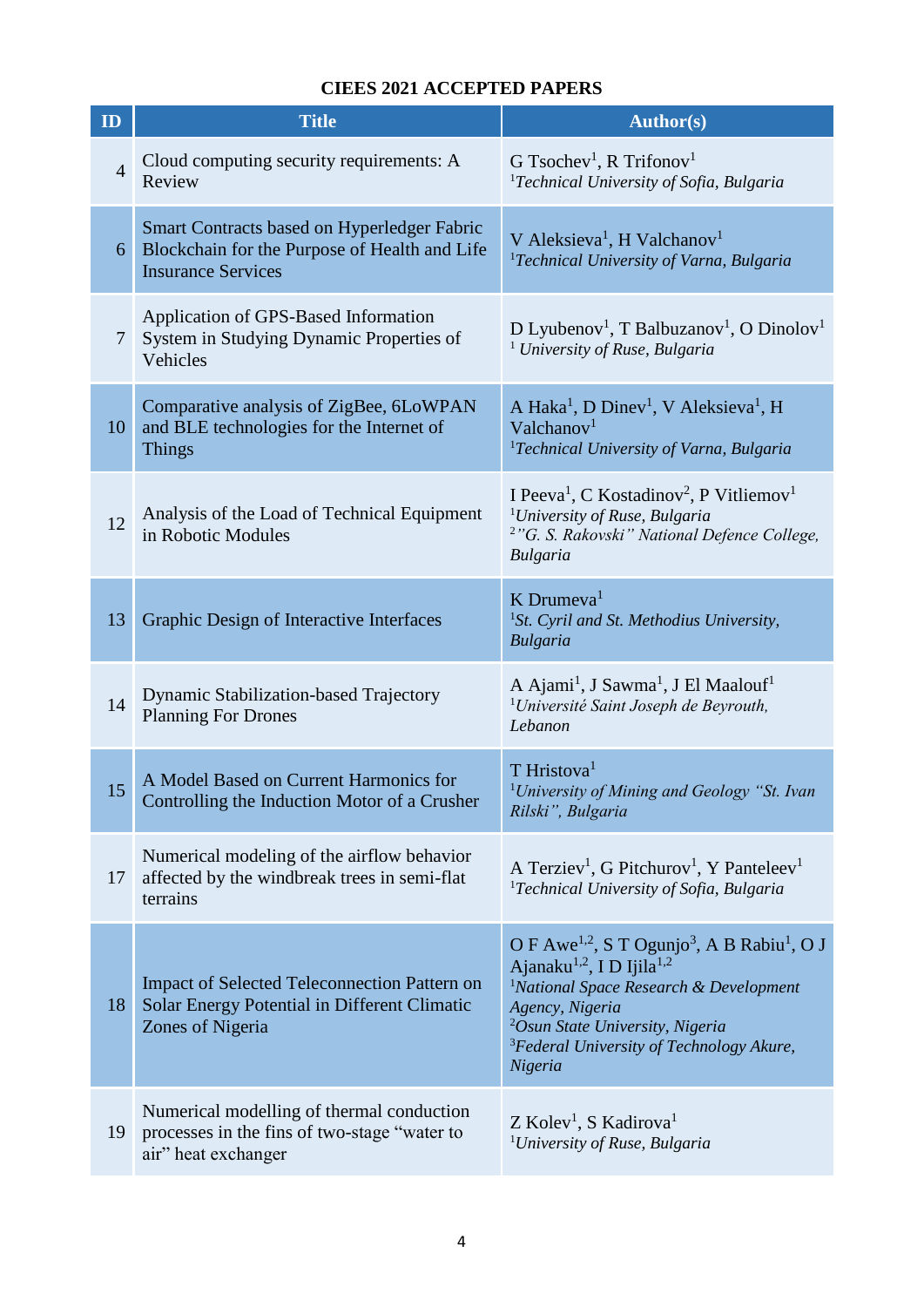| ID | <b>Title</b>                                                                                                             | <b>Author(s)</b>                                                                                                                                                                                                                                                               |
|----|--------------------------------------------------------------------------------------------------------------------------|--------------------------------------------------------------------------------------------------------------------------------------------------------------------------------------------------------------------------------------------------------------------------------|
| 23 | Flexible Access Network Design for Futuristic<br><b>Mobile 5D Communications and Services</b>                            | V Stoynov <sup>1</sup> , A Ivanov <sup>1</sup> , D Mihaylova <sup>1</sup><br><sup>1</sup> Technical University of Sofia, Bulgaria                                                                                                                                              |
| 25 | On Change Detection and Process Diagnosis<br>based on Information and Frequency Domain<br>Models                         | D Aiordachioaie <sup>1</sup><br><sup>1</sup> Dunarea de Jos University of Galati,<br>Romania                                                                                                                                                                                   |
| 27 | Simulation, Modelling and Analysis of a<br><b>Series Oscillating Circuit</b>                                             | $V$ Ivanov <sup>1</sup><br><sup>1</sup> University "Prof. D-r Asen Zlatarov",<br><b>Bulgaria</b>                                                                                                                                                                               |
| 30 | Modeling Techniques of Electricity<br><b>Consumption Forecasting</b>                                                     | V Shendryk <sup>1</sup> , Y Parfenenko <sup>1</sup> , S<br>Tymchuk <sup>2</sup> , Y Kholiavka <sup>1</sup> , Y Bielka <sup>1</sup><br>${}^{1}$ Sumy State University, Ukraine<br><sup>2</sup> Kharkiv Petro Vasilenko National Technical<br>University of Agriculture, Ukraine |
| 31 | Development of New Fault Evaluation<br>Procedure for Thermography in the Field                                           | J Fantidis <sup>1</sup> , G Tsakalos <sup>1</sup> , K. Karakoulidis <sup>1</sup><br><sup>1</sup> International Hellenic University, Greece                                                                                                                                     |
| 33 | Discrete Event Models for Railway Traffic<br>Control                                                                     | C Ciufudean <sup>1</sup> , C Buzduga <sup>1</sup><br><sup>1</sup> "Stefan cel Mare" University, Romania                                                                                                                                                                        |
| 35 | Development of Three-Dimensional Models of<br>the Spread of Pollution on Agricultural Land<br>in Industrial Cities       | N Kulenova <sup>1</sup> , M Toguzova <sup>1</sup> , Z<br>Assylkhanova <sup>1</sup> , A Mamysheva <sup>1</sup> , M<br>Sadenova <sup>1</sup> , M Rakhymberdina <sup>1</sup><br><sup>1</sup> D. Serikbayev East Kazakhstan Technical<br>University, Republic of Kazakhstan        |
| 37 | Types of Smart Systems and their Application<br>in Power Grids                                                           | M Mehmed-Hamza <sup>1</sup> , A Filipov <sup>1</sup> , M<br>Ivanova <sup>2</sup><br><sup>1</sup> Medical University of Varna, Bulgaria<br><sup>2</sup> Technical University of Varna, Bulgaria                                                                                 |
| 39 | Applicability Assessment of Energy Detection<br>Spectrum Sensing in Cognitive Radio based<br><b>Ultra-Dense Networks</b> | A Ivanov <sup>1</sup> , V Stoynov <sup>1</sup> , D Mihaylova <sup>1</sup> , V<br>Poulkov <sup>1</sup><br><sup>1</sup> Technical University of Sofia, Bulgaria                                                                                                                  |
| 41 | <b>Connectivity in Sensor Networks</b>                                                                                   | $F$ Tsvetanov <sup>1</sup><br><sup>1</sup> South-West University, Bulgaria                                                                                                                                                                                                     |
| 42 | Assessment of Energy Efficiency of a Motor<br>Yacht Depending on Routes and Sailing Area                                 | G Ivanova <sup>1</sup> , V Gyurov <sup>1</sup><br><sup>1</sup> Technical University of Varna, Bulgaria                                                                                                                                                                         |
| 43 | Study on Technical Solutions for Shore Power<br>Supply of Motor Yacht                                                    | V Gyurov <sup>1</sup> , G Ivanova <sup>1</sup><br><sup>1</sup> Technical University of Varna, Bulgaria                                                                                                                                                                         |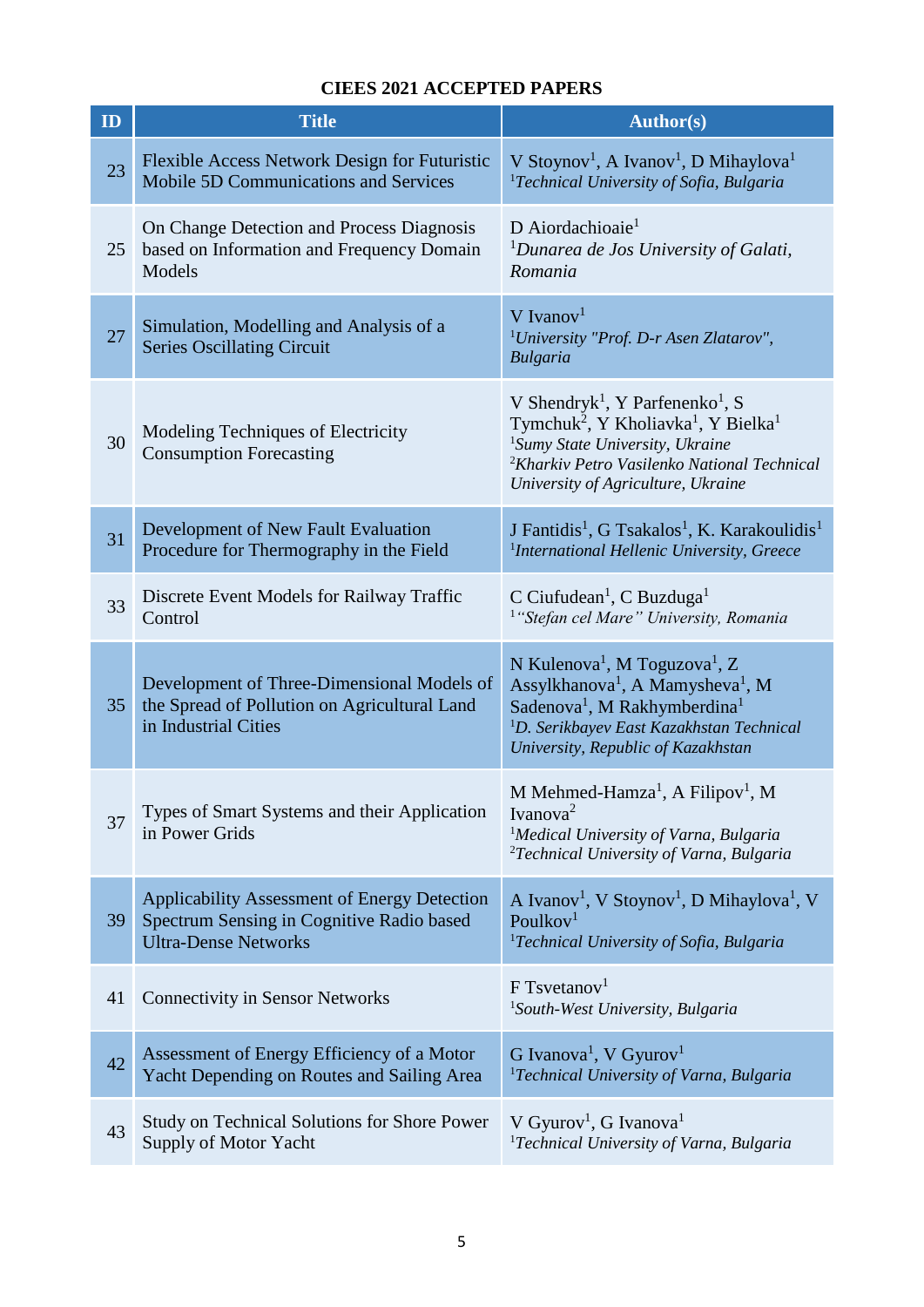| ID | <b>Title</b>                                                                                                                                                                                               | <b>Author(s)</b>                                                                                                                                                                                                                                                                                    |
|----|------------------------------------------------------------------------------------------------------------------------------------------------------------------------------------------------------------|-----------------------------------------------------------------------------------------------------------------------------------------------------------------------------------------------------------------------------------------------------------------------------------------------------|
| 44 | Analysis of the Attenuation of<br><b>Electromagnetic Fields Strength Using</b><br>Spectrum Analyzer in the Area of University<br>Campus II, Kavala, Greece                                                 | M Malamatoudis <sup>1</sup> , P Kogias <sup>1</sup><br><sup>1</sup> International Hellenic University, Greece                                                                                                                                                                                       |
| 46 | <b>Sensor Network Hardware Security</b>                                                                                                                                                                    | $F$ Tsvetanov <sup>1</sup><br><sup>1</sup> South-West University, Bulgaria                                                                                                                                                                                                                          |
| 48 | Voice Analysis for Personal Identification<br>Using FFT, Machine Learning and AI<br>Techniques                                                                                                             | I Balabanova <sup>1</sup> , G Georgiev <sup>1</sup> , B<br>Karapenev <sup>1</sup> , V Rankovska <sup>1</sup><br><sup>1</sup> Technical University of Gabrovo, Bulgaria                                                                                                                              |
| 49 | Synthesis of Classification and Predictive<br>FFNN Models on the Basis of Tenzoresistive<br><b>Transducer Data</b>                                                                                         | I Balabanova <sup>1</sup> , S Sadinov <sup>1</sup> , D Daskalaki <sup>1</sup> ,<br>$G$ Georgiev <sup>1</sup><br><sup>1</sup> Technical University of Gabrovo, Bulgaria                                                                                                                              |
| 52 | Overview of Methods and Technologies Used<br>for Smart Management of Pastures and<br><b>Meadows</b>                                                                                                        | K Gabrovska-Evstatieva <sup>1</sup> , B Evstatiev <sup>1</sup><br><sup>1</sup> University of Ruse, Bulgaria                                                                                                                                                                                         |
| 53 | The Operation Optimizing Experience for a<br><b>High-intensity Closed Water Circulation</b><br>Aquabiofarm Based on a Combination of<br>Digital Twin Technologies and the Industrial<br>Internet of Things | M Zhabitskii <sup>1</sup> , Y Andryenko <sup>1</sup> , A<br>Josanov <sup>2</sup> , V Malyshev <sup>2</sup><br><sup>1</sup> National Research Nuclear University,<br><b>Russian Federation</b><br><sup>2</sup> JSC "Paninskoe", Russian Federation                                                   |
| 59 | Assessment of the Cumulative Combustion<br>Pressure in the IC Engine                                                                                                                                       | L. Sitnik <sup>1</sup> , R Wróbel <sup>1</sup> , M Andrych-<br>Zalewska <sup>1</sup> , Z Ivanov <sup>2</sup> , R Dimitrov <sup>2</sup> , V<br>Mihaylov <sup>2</sup><br><sup>1</sup> Wroclaw University of Science and<br>Technology, Poland<br><sup>2</sup> Technical University of Varna, Bulgaria |
| 60 | Design of ICT Prototype for Big Data<br><b>Economic Analysis</b>                                                                                                                                           | I Balabanova <sup>1</sup> , B Karapenev <sup>1</sup> , V<br>Rankovska <sup>1</sup> , G Georgiev <sup>1</sup><br><sup>1</sup> Technical University of Gabrovo, Bulgaria                                                                                                                              |
| 63 | Building Expert Maps for Ergonomic,<br><b>Compositional and Colour Scheme Evaluation</b><br>of Machine Control Panels                                                                                      | A Bankova <sup>1</sup><br><sup>1</sup> Technical University of Varna, Bulgaria                                                                                                                                                                                                                      |
| 64 | Investigation on the Influence Large – Scale<br>Sliding Valve Support Relative Positions Have<br>on their Performance                                                                                      | A Bankova <sup>1</sup><br><sup>1</sup> Technical University of Varna, Bulgaria                                                                                                                                                                                                                      |
| 67 | Cloud Based System for Reservation of<br><b>Medical Appointments</b>                                                                                                                                       | V Aleksieva <sup>1*</sup> , H Valchanov <sup>1</sup> , M<br>Vangelova <sup>1</sup><br><sup>1</sup> Technical University of Varna, Bulgaria                                                                                                                                                          |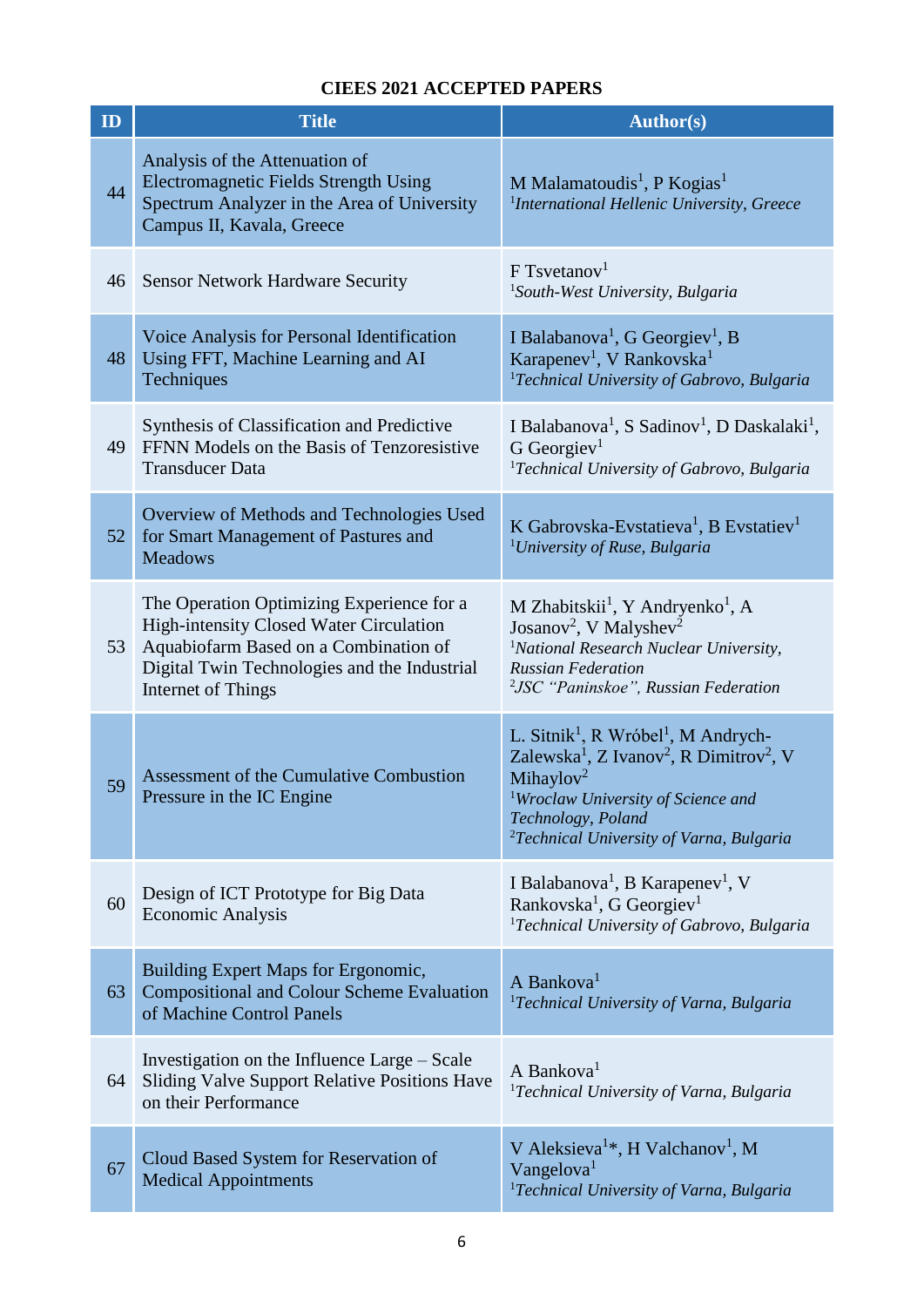| ID | <b>Title</b>                                                                                                                              | Author(s)                                                                                                                                                                                                                                       |
|----|-------------------------------------------------------------------------------------------------------------------------------------------|-------------------------------------------------------------------------------------------------------------------------------------------------------------------------------------------------------------------------------------------------|
| 68 | Physical Layer Security Methods against<br>Eavesdropping on the Far User by the Near<br>User in NOMA Networks $-$ a Comparison            | D Mihaylova <sup>1</sup> , I Kuzmanova <sup>1</sup> , V<br>Stoynov <sup>1</sup> , A Ivanov <sup>1</sup> , Z Valkova-Jarvis <sup>1</sup> ,<br>$G$ Iliev <sup>1</sup><br><sup>1</sup> Technical University of Sofia, Bulgaria                     |
| 70 | <b>Statistical Models Expressing Relations</b><br>Between Soil Moisture, Aggregate Speed, and<br>Tillage Depth at Plowing and Cultivation | P Veleva <sup>1</sup> , G Hristova <sup>1</sup><br><sup>1</sup> Trakia University, Bulgaria                                                                                                                                                     |
| 71 | Use of Optical Approaches to Improve<br>Microscopic Imaging of Wood Samples                                                               | T Valkovski <sup>1</sup> , N Christoff <sup>1</sup><br><sup>1</sup> Technical University of Sofia, Bulgaria                                                                                                                                     |
| 74 | Evaluation of the Behavior of an Induction<br>Motor for Fan System under Various External<br>Factors                                      | S Rachev <sup>1</sup> , L Dimitrov <sup>1</sup><br><sup>1</sup> Technical University of Gabrovo, Bulgaria                                                                                                                                       |
| 77 | <b>Statistical Approach and Multiplicative</b><br>Models for Electric Vehicles Charging<br><b>Behavior Patterns</b>                       | D Y Koeva <sup>1</sup><br><sup>1</sup> Technical University of Gabrovo, Bulgaria                                                                                                                                                                |
| 78 | A Mathematical Model for the Virtual<br>Simulator of the Power Unit Electrical Part                                                       | P Baran <sup>1</sup> , Y Varetsky <sup>1</sup> , V Kidyba <sup>1</sup> , Y<br>Pryshlia $k1$<br><sup>1</sup> Lviv Polytechnic National University,<br><b>Ukraine</b>                                                                             |
| 79 | Modern Materialistic Understanding of the<br>"Energy" Notion and the Method of its<br>Systemic Evaluation in Chemicals                    | O S Sirotkin <sup>1</sup> and R O Sirotkin <sup>1</sup><br><sup>1</sup> Kazan State Power Engineering University,<br><b>Russian Federation</b>                                                                                                  |
| 80 | <b>Study Heat Exchange in Porous Structures</b>                                                                                           | A Genbach <sup>1</sup> , H Beloev <sup>2</sup> , D Bondartsev <sup>1</sup><br>$N$ Genbach <sup>1</sup><br><sup>1</sup> Almaty University of Energy and<br>Communications, Republic of Kazakhstan<br><sup>2</sup> University of Ruse, Bulgaria   |
| 81 | Heat Transfer for the Boiling Crisis in Porous<br><b>Systems</b>                                                                          | A Genbach <sup>1</sup> , H Beloev <sup>2</sup> , D Bondartsev <sup>1</sup> ,<br>$N$ Genbach <sup>1</sup><br><sup>1</sup> Almaty University of Energy and<br>Communications, Republic of Kazakhstan<br><sup>2</sup> University of Ruse, Bulgaria |
| 82 | RFID Tracking System for the Basketball<br>Game                                                                                           | L A Szolga <sup>1</sup> , J Szocs <sup>1</sup><br><sup>1</sup> Technical University of Cluj-Napoca,<br>Romania                                                                                                                                  |
| 84 | Smart Car Parking System Developed on IoT                                                                                                 | L A Szolga <sup>1</sup> , S Laza <sup>1</sup><br><sup>1</sup> Technical University of Cluj-Napoca,<br>Romania                                                                                                                                   |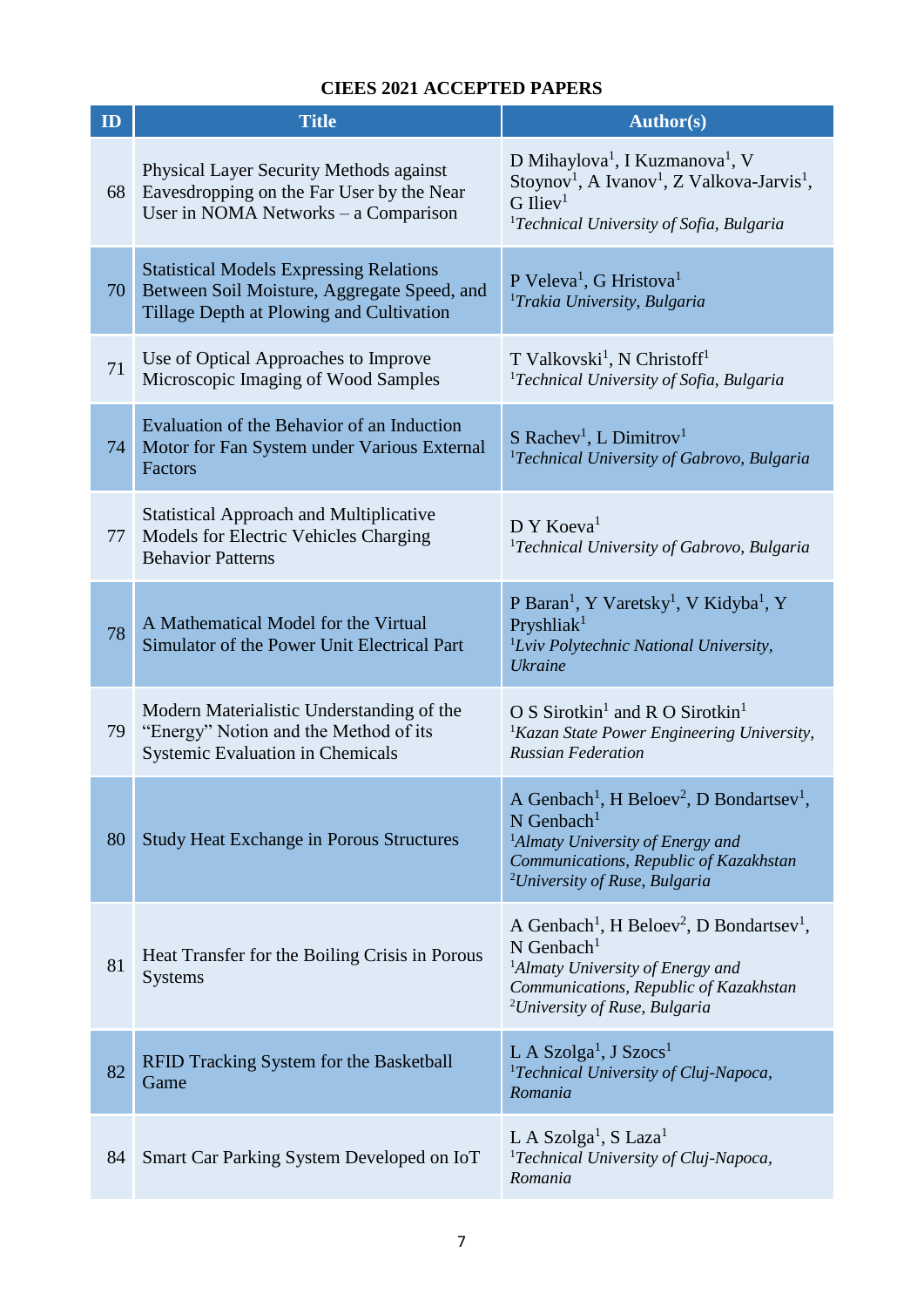| ID  | <b>Title</b>                                                                                                                           | <b>Author(s)</b>                                                                                                                                                                                                      |
|-----|----------------------------------------------------------------------------------------------------------------------------------------|-----------------------------------------------------------------------------------------------------------------------------------------------------------------------------------------------------------------------|
| 88  | <b>System for Remote Visualization and Control</b><br>of Data from Low Voltage Power Supply<br>Grids                                   | K Angelov <sup>1</sup> , S Sadinov <sup>1</sup><br><sup>1</sup> Technical University of Gabrovo, Bulgaria                                                                                                             |
| 90  | Influence of the Efficiency of Optical<br>Conversion Modules on the Performance in<br><b>Passive Optical Networks</b>                  | K Angelov <sup>1</sup> , S Sadinov <sup>1</sup> , P Kogias <sup>2</sup><br><sup>1</sup> Technical University of Gabrovo, Bulgaria<br><sup>2</sup> International Hellenic University, Greece                           |
| 94  | <b>Comparative Evaluation of Traffic Load</b><br>Balancing and QoS in SDN Networks                                                     | D Todorov <sup>1</sup> , H Valchanov <sup>1</sup> , V Aleksieva <sup>1</sup><br><sup>1</sup> Technical University of Varna, Bulgaria                                                                                  |
| 97  | Machine Learning Prediction of Solar Energy<br>Potential in Nigeria                                                                    | S Ogunjo <sup>1</sup> , O Aderonke <sup>2</sup> , B Rabiu <sup>2</sup><br><sup>1</sup> Federal University of Technology, Nigeria<br><sup>2</sup> National Space Research and Development<br>Agency, Nigeria           |
| 98  | Application of Images Segmentation and<br><b>Median Filter for White Brined Cheese</b><br><b>Structure Evaluation</b>                  | A Bosakova-Ardenska <sup>1</sup> , M Kutryanska <sup>1</sup> ,<br>P Boyanova <sup>1</sup> , P Panayotov <sup>1</sup><br><sup>1</sup> University of Food Technologies, Bulgaria                                        |
| 101 | Optimization Techniques for p-GTO Thyristor<br>Design                                                                                  | M Cristea <sup>1</sup> , F Babarada <sup>1</sup><br><sup>1</sup> University Politehnica of Bucharest,<br>Romania                                                                                                      |
| 102 | Analysis of Methods for Assessing the Energy<br><b>Efficiency of Data Centers Using the Power</b><br><b>Usage Effectiveness Method</b> | R Uanov <sup>1</sup> , A Begimbetova <sup>2</sup><br><sup>1</sup> Satbayev University, Republic of Kazakhstan<br><sup>2</sup> Almaty University of Energy and<br>Communications, Republic of Kazakhstan               |
| 103 | Mobility patterns as contributors to Covid-19<br>spread in Croatia                                                                     | H Kalaminec <sup>1</sup> , I Popović <sup>1</sup> , R Spudić <sup>1</sup> , R<br>Filjar <sup>2</sup><br><sup>1</sup> Krapina University of Applied Sciences,<br>Croatia<br><sup>2</sup> University of Rijeka, Croatia |
| 104 | Virtual Instrument for Measuring the<br><b>Operational Characteristics of Hydrogen-</b><br><b>Powered Hybrid Vehicles</b>              | S Penchev <sup>1</sup> , P Daskalov <sup>1</sup> , T Georgieva <sup>1</sup> ,<br>V Pencheva <sup>1</sup> , A Asenov <sup>1</sup><br><sup>1</sup> University of Ruse, Bulgaria                                         |
| 105 | <b>Employee Turnover Reduction by Analyzing</b><br><b>Textual Data with SPARK</b>                                                      | S Yordanova <sup>1</sup> , D Kabakchieva <sup>1</sup><br><sup>1</sup> University of National and World Economy,<br><b>Bulgaria</b>                                                                                    |
| 106 | Investigation of a Gasoline Engine Working<br>with Different Compression Ratio and Fueled<br>with Ethanol Additives                    | $S$ Iliev <sup>1</sup><br><sup>1</sup> University of Ruse, Bulgaria                                                                                                                                                   |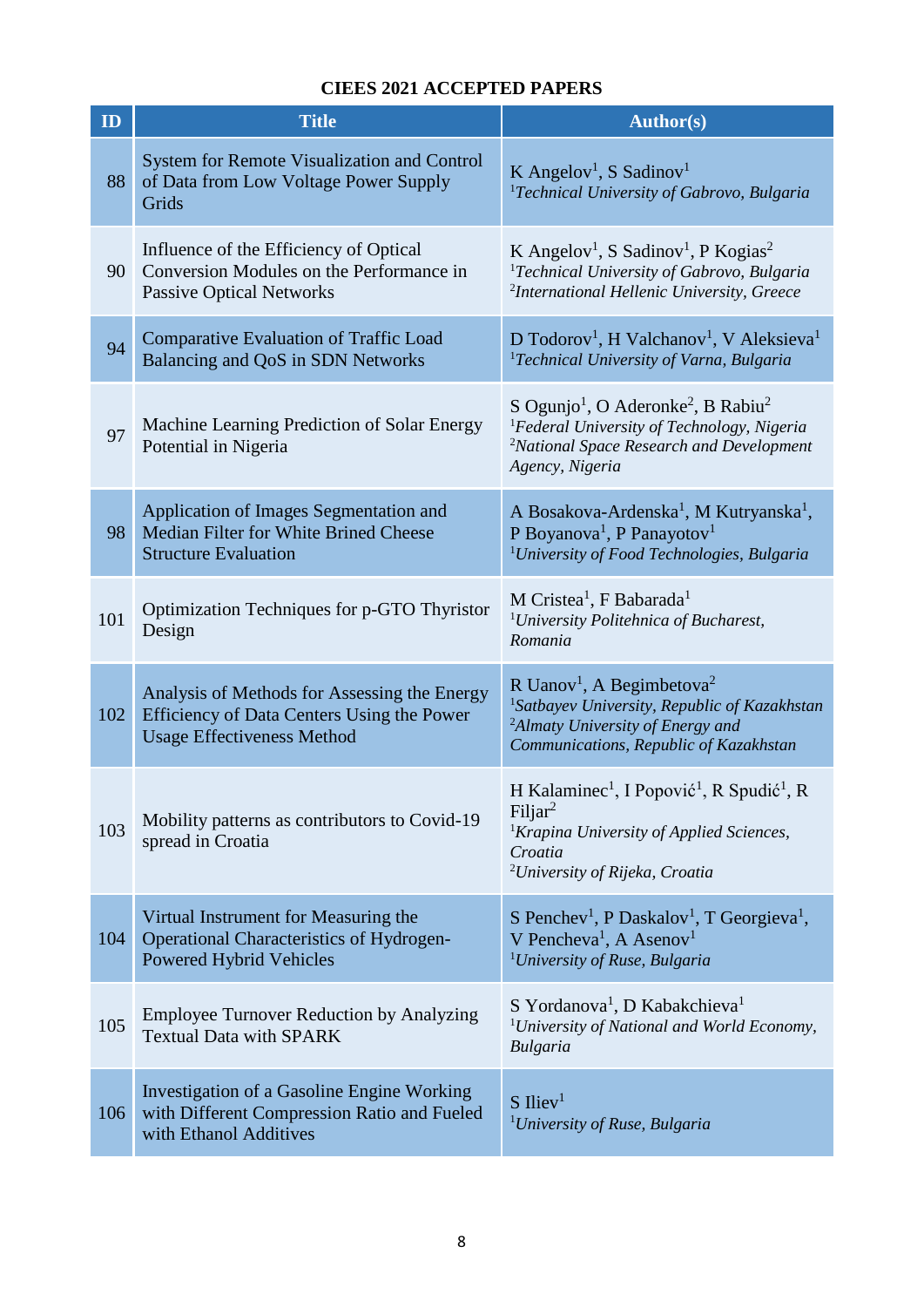| ID  | <b>Title</b>                                                                                                             | <b>Author(s)</b>                                                                                                                                                                                                                                                                                                    |
|-----|--------------------------------------------------------------------------------------------------------------------------|---------------------------------------------------------------------------------------------------------------------------------------------------------------------------------------------------------------------------------------------------------------------------------------------------------------------|
| 107 | Examination of rotor excavator ropes for<br>environmental safety workers in the coalmines<br>of Kosovo                   | N Baftiu <sup>1</sup> , R Bytyqi <sup>2</sup> , V Sofiu <sup>3</sup><br><sup>1</sup> University "Ukshin Hoti", Kosovo<br><sup>2</sup> Rezonance College, Kosovo<br><sup>3</sup> Kolegji UBT, Kosovo                                                                                                                 |
| 110 | Control Analysis of a Bi-motor Electric<br>Traction System for Energy and Performance<br>Optimization                    | L Popescu <sup>1</sup> , L Melcescu <sup>1</sup> , L Dumitran <sup>1</sup> , A<br>Crăciunescu <sup>1</sup> , A Stănescu <sup>1</sup><br><sup>1</sup> University Politehnica of Bucharest,<br>Romania                                                                                                                |
| 111 | Roads for Farming Territories Optimization<br>for Price and Smart Quality                                                | A Nebylov <sup>1</sup> , V Nebylov <sup>2</sup><br><sup>1</sup> State University of Aerospace<br><b>Instrumentation</b> , Russia<br><sup>2</sup> International Institute for Advanced<br>Aerospace Technologies of SUAI, Russia                                                                                     |
| 114 | NLA-Layer: A New Data Structure for Storing<br>of Dynamic (Streaming) Data                                               | K Ivanova <sup>1</sup><br><sup>1</sup> University of Telecommunications and Post,<br><b>Bulgaria</b>                                                                                                                                                                                                                |
| 118 | Models and Methods of Digital Mechanisms<br>in Anti-Corruption, their Advantages and<br>Disadvantages, and Applications  | A Nurkey <sup>1</sup> , A Mukasheva <sup>2</sup> , D Yedilkhan <sup>3</sup><br><sup>1</sup> Academy of the Public Administration,<br>Republic of Kazakhstan<br><sup>2</sup> Almaty University of Power Engineering and<br><b>Telecommunications</b><br><sup>3</sup> Astana IT University, Republic of<br>Kazakhstan |
| 119 | Predictive Pricing Models to Classify Potential<br><b>Customers Using Data-driven Approaches</b>                         | D Yedilkhan <sup>1</sup> , A Mukasheva <sup>2</sup><br><sup>1</sup> Astana IT University, Republic of<br>Kazakhstan<br><sup>2</sup> Almaty University of Power Engineering and<br>Telecommunications, Republic of Kazakhstan                                                                                        |
| 120 | Doping a Bi Atom in Silicene Nanoribbons in<br>The Presence of an External Electric Field                                | H V Ngoc <sup>1</sup><br><sup>1</sup> Thu Dau Mot University, Vietnam                                                                                                                                                                                                                                               |
| 121 | An Approach for Point-to-Point Link within<br><b>Mobile Network Coverage</b>                                             | G Mihaylov <sup>1</sup> , T Iliev <sup>2</sup> E Ivanova <sup>2</sup> , I<br>Stoyanov <sup>1</sup><br><sup>1</sup> University of Telecommunications and Post,<br><b>Bulgaria</b><br><sup>2</sup> University of Ruse, Bulgaria                                                                                       |
| 122 | Optimization of the Operation of Dokan<br>Hydropower Development using Cuckoo<br>Search Algorithm                        | $K A$ Rashid <sup>1</sup><br><sup>1</sup> University of Sulaimani, Iraq                                                                                                                                                                                                                                             |
| 125 | An Approach to Design a Semi-automated<br>Assembly Line for the Automotive Industry<br>Implementing the Lean 4.0 Concept | K Markov <sup>1</sup> , P Vitliemov <sup>1</sup><br><sup>1</sup> University of Ruse, Bulgaria                                                                                                                                                                                                                       |